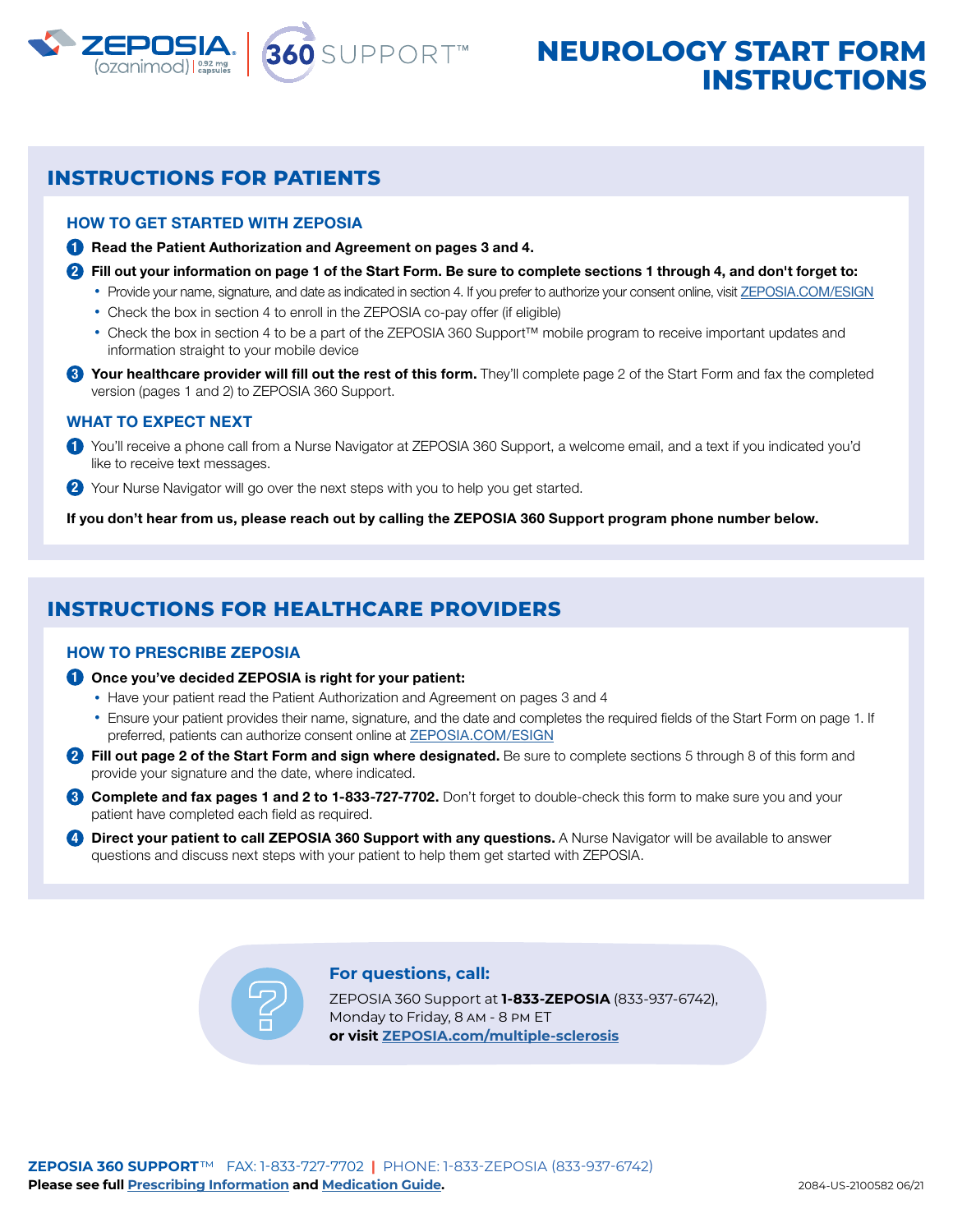



## **NEUROLOGY START FORM**

**Page 1 of 4**

**TO HEALTHCARE PROVIDER:** Fax the completed pages 1 and 2, a copy of insurance card, and pharmacy benefit card (both sides of each) to **1-833-727-7702** or enroll online at **[www.ZEPOSIAportal.com](https://www.zeposiaportal.com/zeposiaprovider/s/login/?ec=302&startURL=%2Fzeposiaprovider%2Fs%2F)**

### **PATIENT:**

 $\overline{\phantom{0}}$ 

Please provide all information in sections 1 through 4 below. **Be sure to include your signature and the date on the bottom of the page.** Indicates a field that MUST be completed for this form to be processed.

| <b>PATIENT INFORMATION</b>                                                                                                              |  |                                                                                                                                                                                                             | $\Box$ Male<br>Female                                                                                                                                                                                                                                                        |
|-----------------------------------------------------------------------------------------------------------------------------------------|--|-------------------------------------------------------------------------------------------------------------------------------------------------------------------------------------------------------------|------------------------------------------------------------------------------------------------------------------------------------------------------------------------------------------------------------------------------------------------------------------------------|
|                                                                                                                                         |  |                                                                                                                                                                                                             |                                                                                                                                                                                                                                                                              |
|                                                                                                                                         |  |                                                                                                                                                                                                             |                                                                                                                                                                                                                                                                              |
|                                                                                                                                         |  |                                                                                                                                                                                                             |                                                                                                                                                                                                                                                                              |
|                                                                                                                                         |  |                                                                                                                                                                                                             |                                                                                                                                                                                                                                                                              |
|                                                                                                                                         |  | <b>Preferred contact number:</b> ■ Mobile ■ Home ■ Work Preferred time: ■ Morning ■ Afternoon ■ Evening                                                                                                     |                                                                                                                                                                                                                                                                              |
|                                                                                                                                         |  |                                                                                                                                                                                                             |                                                                                                                                                                                                                                                                              |
|                                                                                                                                         |  |                                                                                                                                                                                                             |                                                                                                                                                                                                                                                                              |
|                                                                                                                                         |  |                                                                                                                                                                                                             |                                                                                                                                                                                                                                                                              |
|                                                                                                                                         |  |                                                                                                                                                                                                             |                                                                                                                                                                                                                                                                              |
|                                                                                                                                         |  | *By providing the name and contact information of this individual, I am authorizing the disclosure of my health information to him/her.                                                                     |                                                                                                                                                                                                                                                                              |
| <b>MEDICAL INSURANCE COVERAGE</b>                                                                                                       |  |                                                                                                                                                                                                             |                                                                                                                                                                                                                                                                              |
|                                                                                                                                         |  | $\square$ See attached copy of my insurance card(s) front and back for the information requested below.                                                                                                     |                                                                                                                                                                                                                                                                              |
|                                                                                                                                         |  |                                                                                                                                                                                                             |                                                                                                                                                                                                                                                                              |
|                                                                                                                                         |  |                                                                                                                                                                                                             |                                                                                                                                                                                                                                                                              |
| $\Box$ Patient has no insurance                                                                                                         |  |                                                                                                                                                                                                             |                                                                                                                                                                                                                                                                              |
|                                                                                                                                         |  |                                                                                                                                                                                                             |                                                                                                                                                                                                                                                                              |
|                                                                                                                                         |  |                                                                                                                                                                                                             |                                                                                                                                                                                                                                                                              |
| <b>PRESCRIPTION INSURANCE COVERAGE</b><br>3 I                                                                                           |  |                                                                                                                                                                                                             |                                                                                                                                                                                                                                                                              |
|                                                                                                                                         |  | $\Box$ See attached copy of my insurance card(s) front and back for the information requested below.                                                                                                        |                                                                                                                                                                                                                                                                              |
|                                                                                                                                         |  |                                                                                                                                                                                                             |                                                                                                                                                                                                                                                                              |
|                                                                                                                                         |  |                                                                                                                                                                                                             |                                                                                                                                                                                                                                                                              |
| $\Box$ Patient has no insurance                                                                                                         |  |                                                                                                                                                                                                             |                                                                                                                                                                                                                                                                              |
|                                                                                                                                         |  |                                                                                                                                                                                                             | $\Box$ Patient does not have a separate plan for prescription insurance; these benefits are included in patient's medical insurance plan                                                                                                                                     |
| 4 PATIENT APPROVAL NOTE: Enrollment cannot be processed without valid signature.                                                        |  |                                                                                                                                                                                                             |                                                                                                                                                                                                                                                                              |
| $\square$ If eligible, I would like to enroll in the ZEPOSIA Co-pay Program.<br>$\Box$ I would like to receive text messages and calls. |  | I have read and agreed to receive text messages and calls as explained in the Consent for autodialed calls and texts (see page 4).                                                                          | I have read and agreed to the program terms and conditions on page 4, and understand that co-pay assistance is only available for<br>commercially insured patients and does not apply if I have prescription drug coverage through a federal, state, VA, or similar program. |
|                                                                                                                                         |  | I have read and agreed to the Patient Authorization and Agreement on pages 3 and 4 of this form.                                                                                                            |                                                                                                                                                                                                                                                                              |
|                                                                                                                                         |  |                                                                                                                                                                                                             |                                                                                                                                                                                                                                                                              |
|                                                                                                                                         |  |                                                                                                                                                                                                             |                                                                                                                                                                                                                                                                              |
|                                                                                                                                         |  |                                                                                                                                                                                                             |                                                                                                                                                                                                                                                                              |
| (Note: Page 2 of this form still needs to be completed and returned, by fax, to 1-833-727-7702.)                                        |  | Prefer to authorize your consent online? Visit ZEPOSIA.COM/ESIGN to submit your signature electronically.<br>Questions? Call 1-833-ZEPOSIA (833-937-6742) for assistance completing the ZEPOSIA Start Form. |                                                                                                                                                                                                                                                                              |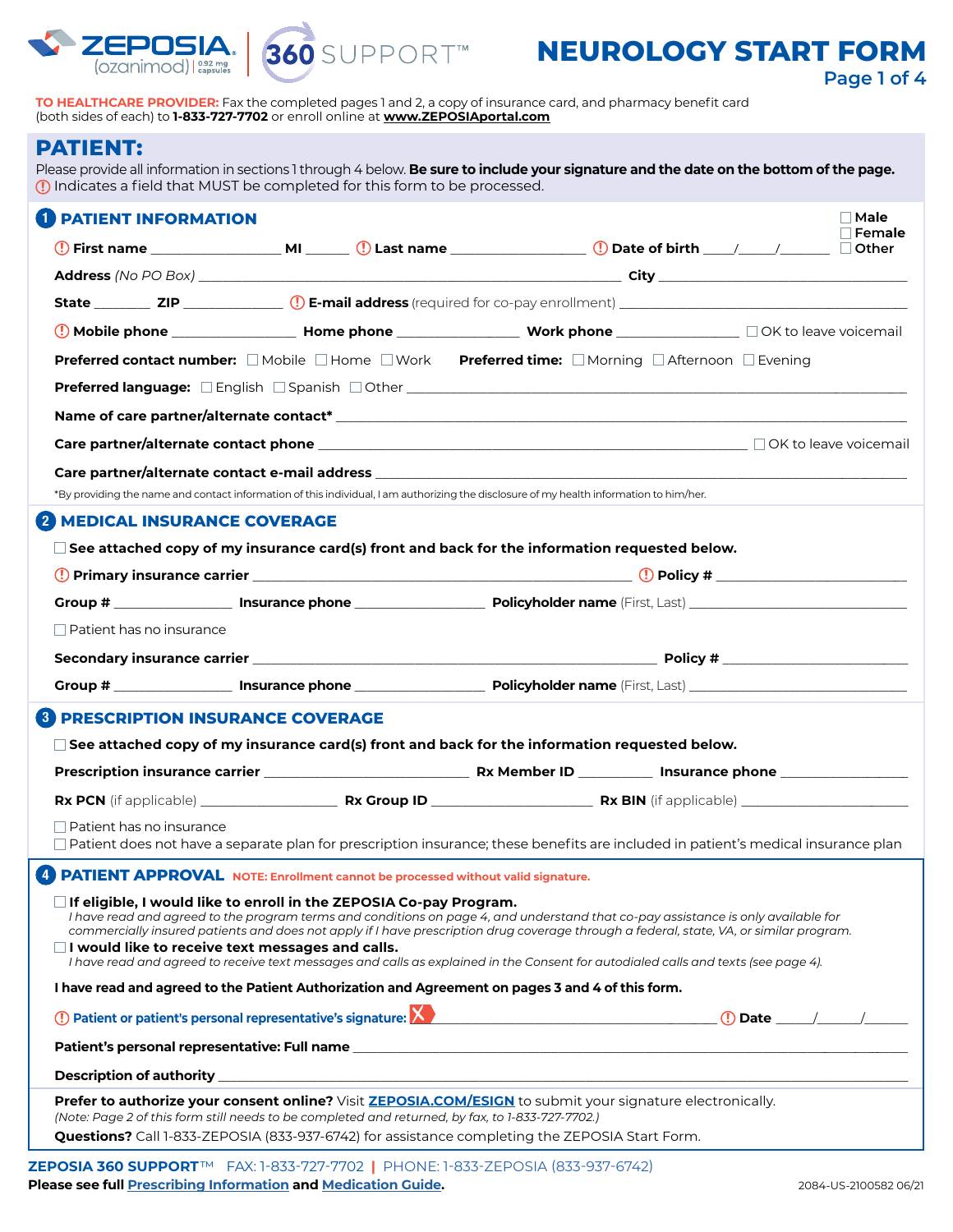

**Page 2 of 4**

**TO HEALTHCARE PROVIDER:** Fax the completed pages 1 and 2, a copy of insurance card, and pharmacy benefit card (both sides of each) to **1-833-727-7702** or enroll online at **[www.ZEPOSIAportal.com](https://www.zeposiaportal.com/zeposiaprovider/s/login/?ec=302&startURL=%2Fzeposiaprovider%2Fs%2F)**

|                                                                                                                                                                                                                                                                                                                                                                                                                                                                                                                                     |                                                                                                                                                                                                                                                                                                                                                                                                                                                                                                                                                                                                                                                                                                                                                                                                 |  |                                                                                                                                                                                                                                                                                                                                  |                                                                                                                                                                                                                     | Date of birth ______/______/__ |  |  |
|-------------------------------------------------------------------------------------------------------------------------------------------------------------------------------------------------------------------------------------------------------------------------------------------------------------------------------------------------------------------------------------------------------------------------------------------------------------------------------------------------------------------------------------|-------------------------------------------------------------------------------------------------------------------------------------------------------------------------------------------------------------------------------------------------------------------------------------------------------------------------------------------------------------------------------------------------------------------------------------------------------------------------------------------------------------------------------------------------------------------------------------------------------------------------------------------------------------------------------------------------------------------------------------------------------------------------------------------------|--|----------------------------------------------------------------------------------------------------------------------------------------------------------------------------------------------------------------------------------------------------------------------------------------------------------------------------------|---------------------------------------------------------------------------------------------------------------------------------------------------------------------------------------------------------------------|--------------------------------|--|--|
| <b>HEALTHCARE PROVIDER:</b>                                                                                                                                                                                                                                                                                                                                                                                                                                                                                                         |                                                                                                                                                                                                                                                                                                                                                                                                                                                                                                                                                                                                                                                                                                                                                                                                 |  |                                                                                                                                                                                                                                                                                                                                  |                                                                                                                                                                                                                     |                                |  |  |
|                                                                                                                                                                                                                                                                                                                                                                                                                                                                                                                                     | Please provide all information in sections 5 through 8 below. (1) Indicates a field that MUST be completed for this form to be processed.                                                                                                                                                                                                                                                                                                                                                                                                                                                                                                                                                                                                                                                       |  |                                                                                                                                                                                                                                                                                                                                  |                                                                                                                                                                                                                     |                                |  |  |
|                                                                                                                                                                                                                                                                                                                                                                                                                                                                                                                                     | If you need help, please call ZEPOSIA 360 Support™ at 1-833-ZEPOSIA (833-937-6742).                                                                                                                                                                                                                                                                                                                                                                                                                                                                                                                                                                                                                                                                                                             |  |                                                                                                                                                                                                                                                                                                                                  |                                                                                                                                                                                                                     |                                |  |  |
| <b>PRESCRIBER INFORMATION</b>                                                                                                                                                                                                                                                                                                                                                                                                                                                                                                       |                                                                                                                                                                                                                                                                                                                                                                                                                                                                                                                                                                                                                                                                                                                                                                                                 |  |                                                                                                                                                                                                                                                                                                                                  |                                                                                                                                                                                                                     |                                |  |  |
|                                                                                                                                                                                                                                                                                                                                                                                                                                                                                                                                     |                                                                                                                                                                                                                                                                                                                                                                                                                                                                                                                                                                                                                                                                                                                                                                                                 |  |                                                                                                                                                                                                                                                                                                                                  |                                                                                                                                                                                                                     |                                |  |  |
|                                                                                                                                                                                                                                                                                                                                                                                                                                                                                                                                     | $\begin{CD} \begin{CD} \end{CD} \end{CD}$ $\begin{CD} \end{CD}$ $\begin{CD} \end{CD}$ $\begin{CD} \end{CD}$ $\begin{CD} \end{CD}$ $\begin{CD} \end{CD}$ $\begin{CD} \end{CD}$ $\begin{CD} \end{CD}$ $\begin{CD} \end{CD}$ $\begin{CD} \end{CD}$ $\begin{CD} \end{CD}$ $\begin{CD} \end{CD}$ $\begin{CD} \end{CD}$ $\begin{CD} \end{CD}$ $\begin{CD} \end{CD}$ $\begin{CD} \end{CD}$ $\begin$                                                                                                                                                                                                                                                                                                                                                                                                    |  |                                                                                                                                                                                                                                                                                                                                  |                                                                                                                                                                                                                     |                                |  |  |
|                                                                                                                                                                                                                                                                                                                                                                                                                                                                                                                                     |                                                                                                                                                                                                                                                                                                                                                                                                                                                                                                                                                                                                                                                                                                                                                                                                 |  |                                                                                                                                                                                                                                                                                                                                  |                                                                                                                                                                                                                     |                                |  |  |
|                                                                                                                                                                                                                                                                                                                                                                                                                                                                                                                                     |                                                                                                                                                                                                                                                                                                                                                                                                                                                                                                                                                                                                                                                                                                                                                                                                 |  |                                                                                                                                                                                                                                                                                                                                  |                                                                                                                                                                                                                     |                                |  |  |
|                                                                                                                                                                                                                                                                                                                                                                                                                                                                                                                                     |                                                                                                                                                                                                                                                                                                                                                                                                                                                                                                                                                                                                                                                                                                                                                                                                 |  |                                                                                                                                                                                                                                                                                                                                  |                                                                                                                                                                                                                     |                                |  |  |
|                                                                                                                                                                                                                                                                                                                                                                                                                                                                                                                                     |                                                                                                                                                                                                                                                                                                                                                                                                                                                                                                                                                                                                                                                                                                                                                                                                 |  |                                                                                                                                                                                                                                                                                                                                  |                                                                                                                                                                                                                     |                                |  |  |
| <b>ASSESSMENTS</b>                                                                                                                                                                                                                                                                                                                                                                                                                                                                                                                  |                                                                                                                                                                                                                                                                                                                                                                                                                                                                                                                                                                                                                                                                                                                                                                                                 |  |                                                                                                                                                                                                                                                                                                                                  |                                                                                                                                                                                                                     |                                |  |  |
| (!) Are you requesting assessment assistance?                                                                                                                                                                                                                                                                                                                                                                                                                                                                                       | NO assistance requested and I confirm (check one):                                                                                                                                                                                                                                                                                                                                                                                                                                                                                                                                                                                                                                                                                                                                              |  |                                                                                                                                                                                                                                                                                                                                  | YES, assistance requested to conduct the following assessments at patient's home                                                                                                                                    |                                |  |  |
|                                                                                                                                                                                                                                                                                                                                                                                                                                                                                                                                     | $\Box$ All assessments completed, patient is cleared for therapy                                                                                                                                                                                                                                                                                                                                                                                                                                                                                                                                                                                                                                                                                                                                |  | (check all that apply)*:                                                                                                                                                                                                                                                                                                         |                                                                                                                                                                                                                     |                                |  |  |
|                                                                                                                                                                                                                                                                                                                                                                                                                                                                                                                                     | $\Box$ Assessments not yet completed, and will be completed by the<br>office. ZEPOSIA 360 Support will follow up to confirm completion                                                                                                                                                                                                                                                                                                                                                                                                                                                                                                                                                                                                                                                          |  | <b>Screenings:</b> $\Box$ In-home ECG                                                                                                                                                                                                                                                                                            | <b>Blood tests:</b> CBC LFTs VZV antibody serology<br>Macular edema assessment                                                                                                                                      |                                |  |  |
|                                                                                                                                                                                                                                                                                                                                                                                                                                                                                                                                     | *Available for on-label commercially insured patients only. This offer is not valid for medical assessments for which payment may be made in whole or in part under federal or state health programs,<br>including but not limited to Medicare or Medicaid, and for residents in MN and RI. This program is subject to termination or modification at any time.                                                                                                                                                                                                                                                                                                                                                                                                                                 |  |                                                                                                                                                                                                                                                                                                                                  |                                                                                                                                                                                                                     |                                |  |  |
|                                                                                                                                                                                                                                                                                                                                                                                                                                                                                                                                     |                                                                                                                                                                                                                                                                                                                                                                                                                                                                                                                                                                                                                                                                                                                                                                                                 |  |                                                                                                                                                                                                                                                                                                                                  |                                                                                                                                                                                                                     |                                |  |  |
| <b>CLINICAL INFORMATION</b>                                                                                                                                                                                                                                                                                                                                                                                                                                                                                                         |                                                                                                                                                                                                                                                                                                                                                                                                                                                                                                                                                                                                                                                                                                                                                                                                 |  |                                                                                                                                                                                                                                                                                                                                  |                                                                                                                                                                                                                     |                                |  |  |
|                                                                                                                                                                                                                                                                                                                                                                                                                                                                                                                                     | (Multiple sclerosis)                                                                                                                                                                                                                                                                                                                                                                                                                                                                                                                                                                                                                                                                                                                                                                            |  |                                                                                                                                                                                                                                                                                                                                  | <b>Concurrent medications: Example 2018</b>                                                                                                                                                                         |                                |  |  |
|                                                                                                                                                                                                                                                                                                                                                                                                                                                                                                                                     | <b>Treatment-naive?:</b> $\Box$ No $\Box$ Yes                                                                                                                                                                                                                                                                                                                                                                                                                                                                                                                                                                                                                                                                                                                                                   |  |                                                                                                                                                                                                                                                                                                                                  |                                                                                                                                                                                                                     |                                |  |  |
|                                                                                                                                                                                                                                                                                                                                                                                                                                                                                                                                     | <b>PRESCRIPTION(S) AND PRESCRIBER AUTHORIZATION</b> <sup>†</sup> (Complete all parts that apply)                                                                                                                                                                                                                                                                                                                                                                                                                                                                                                                                                                                                                                                                                                |  |                                                                                                                                                                                                                                                                                                                                  |                                                                                                                                                                                                                     |                                |  |  |
| Has patient already initiated ZEPOSIA® (ozanimod)? $\Box$ No $\Box$ Yes (if yes, add start date: MM/YY ______/ _____ and skip to "Maintenance Rx" section).<br>Days 1-4: ZEPOSIA® (ozanimod) 0.23 mg capsules by mouth once daily<br>Days 5-7: ZEPOSIA® (ozanimod) 0.46 mg capsules by mouth once daily<br>Day 8 and thereafter: ZEPOSIA® (ozanimod) 0.92 mg capsules by mouth once daily<br><b>Check one:</b><br>For new patients:<br>□ Dispense Starter Kit <sup>‡</sup> 7-day Starter Pack, followed by 30-day supply, 0 refills |                                                                                                                                                                                                                                                                                                                                                                                                                                                                                                                                                                                                                                                                                                                                                                                                 |  | Starter Kit or Titration Pack should be sent to:<br>Prescriber address (see above)<br>If assessments are completed <sup>§</sup> :<br>Patient address (see page 1)       Alternate patient address (provide below)                                                                                                                |                                                                                                                                                                                                                     |                                |  |  |
| For patients who are restarting:                                                                                                                                                                                                                                                                                                                                                                                                                                                                                                    |                                                                                                                                                                                                                                                                                                                                                                                                                                                                                                                                                                                                                                                                                                                                                                                                 |  |                                                                                                                                                                                                                                                                                                                                  | State <b>Example 22</b> ZIP <b>Phone Phone Phone</b>                                                                                                                                                                |                                |  |  |
| Dispense 7-day Titration Pack only, 0 refills                                                                                                                                                                                                                                                                                                                                                                                                                                                                                       |                                                                                                                                                                                                                                                                                                                                                                                                                                                                                                                                                                                                                                                                                                                                                                                                 |  |                                                                                                                                                                                                                                                                                                                                  | <sup>§</sup> Assessments must be complete and confirmed by provider to ship Starter Kit or Titration Pack                                                                                                           |                                |  |  |
|                                                                                                                                                                                                                                                                                                                                                                                                                                                                                                                                     | *Starter Kit Rx is only for on-label patients who will not receive a 37-day sample from their prescriber.                                                                                                                                                                                                                                                                                                                                                                                                                                                                                                                                                                                                                                                                                       |  | directly to patient.                                                                                                                                                                                                                                                                                                             |                                                                                                                                                                                                                     |                                |  |  |
| (!) Maintenance Rx (check one):<br>ZEPOSIA® (ozanimod) 0.92 mg capsules by mouth once daily:<br>  Dispense 30-day supply followed by 11 refills or ______ refills                                                                                                                                                                                                                                                                                                                                                                   |                                                                                                                                                                                                                                                                                                                                                                                                                                                                                                                                                                                                                                                                                                                                                                                                 |  | Dispense 90-day supply followed by 3 refills or _____ refills                                                                                                                                                                                                                                                                    |                                                                                                                                                                                                                     |                                |  |  |
| <b>Additional notes:</b>                                                                                                                                                                                                                                                                                                                                                                                                                                                                                                            |                                                                                                                                                                                                                                                                                                                                                                                                                                                                                                                                                                                                                                                                                                                                                                                                 |  |                                                                                                                                                                                                                                                                                                                                  |                                                                                                                                                                                                                     |                                |  |  |
|                                                                                                                                                                                                                                                                                                                                                                                                                                                                                                                                     | <b>Bridge Supply Rx"</b> (optional for commercially insured patients):<br>Days 1-4: ZEPOSIA® (ozanimod) 0.23 mg capsules by mouth once daily                                                                                                                                                                                                                                                                                                                                                                                                                                                                                                                                                                                                                                                    |  |                                                                                                                                                                                                                                                                                                                                  | \$55 Starter Kit Rx is only for on-label patients who will not receive a 37-day sample from their prescriber.                                                                                                       |                                |  |  |
|                                                                                                                                                                                                                                                                                                                                                                                                                                                                                                                                     | <b>Days 5-7:</b> ZEPOSIA <sup>®</sup> (ozanimod) 0.46 mg capsules by mouth once daily<br><b>Day 8 and thereafter:</b> ZEPOSIA® (ozanimod) 0.92 mg capsules by mouth once daily                                                                                                                                                                                                                                                                                                                                                                                                                                                                                                                                                                                                                  |  | "Bridge Supply Rx is available at no cost for eligible commercially insured, on-label diagnosed patients if<br>there is a delay of more than 10 business days in determining whether commercial prescription                                                                                                                     |                                                                                                                                                                                                                     |                                |  |  |
| Check applicable box(es):                                                                                                                                                                                                                                                                                                                                                                                                                                                                                                           |                                                                                                                                                                                                                                                                                                                                                                                                                                                                                                                                                                                                                                                                                                                                                                                                 |  |                                                                                                                                                                                                                                                                                                                                  | coverage is available, and is not contingent on any purchase requirement. Bridge Supply Rx is not<br>available to patients who have prescription insurance coverage through Medicare, Medicaid, or any              |                                |  |  |
|                                                                                                                                                                                                                                                                                                                                                                                                                                                                                                                                     | Dispense Starter Kit <sup>‡</sup> 7-day Starter Pack, followed by 30-day supply, 0 refills.                                                                                                                                                                                                                                                                                                                                                                                                                                                                                                                                                                                                                                                                                                     |  |                                                                                                                                                                                                                                                                                                                                  | other federal or state program, or MI residents, and is available for no more than 12 months to patients in<br>MA, MN, and RI. Appeal of any prior authorization denial must be made within 90 days or as per payer |                                |  |  |
| Dispense 30-day supply followed by up to 11 refills<br>For patients who are restarting:                                                                                                                                                                                                                                                                                                                                                                                                                                             |                                                                                                                                                                                                                                                                                                                                                                                                                                                                                                                                                                                                                                                                                                                                                                                                 |  | guidelines, to remain in the Program. Eligibility will be re-verified in January for patients continuing into<br>the following year, and may be at other times during Program participation. Up to 12 additional refills<br>may be provided if needed. Offer is not health insurance, and may be modified or discontinued at any |                                                                                                                                                                                                                     |                                |  |  |
| Dispense 7-day Titration Pack only, 0 refills.                                                                                                                                                                                                                                                                                                                                                                                                                                                                                      |                                                                                                                                                                                                                                                                                                                                                                                                                                                                                                                                                                                                                                                                                                                                                                                                 |  | time without notice. Other limitations may apply.                                                                                                                                                                                                                                                                                |                                                                                                                                                                                                                     |                                |  |  |
| <b>PRESCRIBER AUTHORIZATION:</b>                                                                                                                                                                                                                                                                                                                                                                                                                                                                                                    | I certify that (I) I have prescribed ZEPOSIA based on my professional judgment of medical necessity and that I will supervise the patient's medical treatment; (2) I have the authority to disclose this patient's<br>information to BMS and its respective agents and service providers, including the dispensing pharmacy, and I have obtained this patient's authorization for the disclosure, if required by HIPAA or other applicable<br>monder in the information provided is accurate to the best of my knowledge; and (4) I will not seek reimbursement for any free product product product of the patient. I authorize the ZEPOSIA 360 Support provided is accurat<br>*If required by applicable law, please attach copies of all prescriptions on official state prescription forms. |  |                                                                                                                                                                                                                                                                                                                                  |                                                                                                                                                                                                                     |                                |  |  |
| Prescriber Signature (Dispense as Written)                                                                                                                                                                                                                                                                                                                                                                                                                                                                                          |                                                                                                                                                                                                                                                                                                                                                                                                                                                                                                                                                                                                                                                                                                                                                                                                 |  | <b>Prescriber Signature (Substitutions Allowed)</b>                                                                                                                                                                                                                                                                              |                                                                                                                                                                                                                     |                                |  |  |
| Date (MM/DD/YY)                                                                                                                                                                                                                                                                                                                                                                                                                                                                                                                     |                                                                                                                                                                                                                                                                                                                                                                                                                                                                                                                                                                                                                                                                                                                                                                                                 |  |                                                                                                                                                                                                                                                                                                                                  |                                                                                                                                                                                                                     |                                |  |  |
|                                                                                                                                                                                                                                                                                                                                                                                                                                                                                                                                     | ZEPOSIA 360 SUPPORT™ FAX: 1-833-727-7702   PHONE: 1-833-ZEPOSIA (833-937-6742)                                                                                                                                                                                                                                                                                                                                                                                                                                                                                                                                                                                                                                                                                                                  |  |                                                                                                                                                                                                                                                                                                                                  |                                                                                                                                                                                                                     |                                |  |  |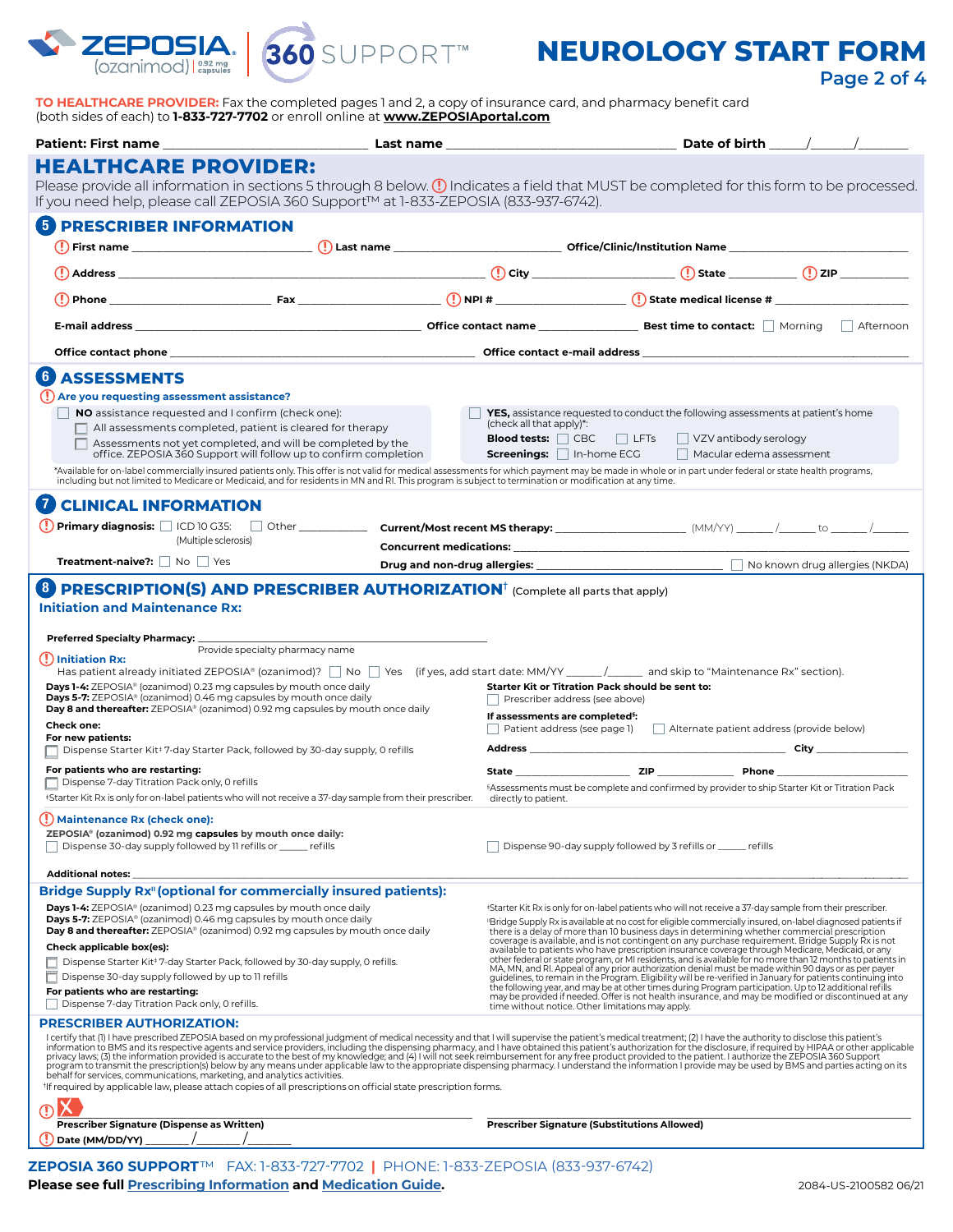



### **PATIENT AUTHORIZATION AND AGREEMENT**

The Bristol-Myers Squibb Company ZEPOSIA 360 Support™ program is a support program by Bristol-Myers Squibb Company (BMS) that helps patients understand their insurance coverage and financial support options for ZEPOSIA® (ozanimod), provides co-pay and free medication support to qualified patients, and provides educational, nurse, lab, and diagnostic support services. To participate in the Program, BMS will need to receive, use, and disclose your personal information. Please read this authorization carefully, and contact ZEPOSIA 360 Support at 1-833-ZEPOSIA (833-937-6742) if you have any questions. Once you have read and agreed to this form, fax your signed copy to 833-727-7702.

- 1. What information will be used and disclosed? My personal information will be disclosed, including:
	-
	- Information on the Program enrollment form Contact information and phone carrier/device information (for calls and texts)
	- Date of birth and Social Security Number (SSN is voluntary) Professional and employment information
	-
	- Financial and income information<br>• Insurance information
	-
	- Health records and information, including diagnoses, medications, and lab tests
	- Biometric and genetic information, including tests that identify the kind of illness that I have and/or medication indicated for my treatment
- 2. Who will disclose, receive, and use the information? This authorization permits my Health Caretakers, which include my healthcare providers, pharmacies, lab service providers, diagnostic service providers, health plans, and health insurers who provide services to me, as well as other people who I say can help me apply, to disclose my personal information to BMS, the third parties it works with, and other authorized agents, subsidiaries, and assignees (collectively "BMS"). BMS may also share my information with my Health Caretakers and with other healthcare providers, pharmacists, health insurers, and charitable organizations to determine if I am eligible for, or enrolled in, another plan or program.
- 3. What is the purpose for the use and disclosure? My personal information will be used by and shared with the persons and organizations described in this authorization in order to:
	- Process my application for the ZEPOSIA 360 Support services and provide the Program services to me, including verifying my insurance benefits, assistance with prior authorizations from my insurance, researching alternative insurance coverage options, providing information and education about the services through a case manager, and referring me and my Health Caretakers to other plans, support, or assistance programs that may be able to help me with access to my medication
	- Provide me with healthcare services, including lab and diagnostic tests and related healthcare procedures related to ZEPOSIA. I understand these healthcare services are not provided, or employed, by my healthcare professional. I understand that my insurance may be billed for these services and that I may have a separate co-pay or cost-sharing obligation for using these services
	- Provide co-pay assistance and/or free medication to me, if I am eligible
	- Receive, and/or purchase, my information (including information about my prescriptions and insurance claims) from my Health Caretakers to determine if and where I am receiving my

medication and whether I am no longer eligible for free medication or other BMS support programs

- Contact my Health Caretakers and me about the programs and the services that are available
- Contact other healthcare providers and charitable organizations to determine if I am eligible for, or enrolled in, another plan or program
- Contact me for marketing purposes, including providing me with information about my medication, refill reminders, surveys, and other information and alerts that BMS believes may be of interest to me (and some of which may be sent directly to my phone if I choose)
- Improve or develop the Program's services and other internal business purposes including analytics

### Authorization for Sale of My Information to BMS:

I authorize my Health Caretakers (including my healthcare providers, health plans, health insurers, pharmacies, lab service providers, and diagnostic service providers) to disclose my information for the purposes described in this authorization, and I further authorize my Health Caretakers to accept payment from BMS in exchange for providing my information as well as providing me with marketing and patient support services.

- **4. When will this authorization expire?** This authorization will be effective for 5 years unless it expires earlier by law or I cancel it in writing. I may cancel this authorization by writing to: ZEPOSIA 360 Support, PO Box 220734, Charlotte, NC 28222. If I cancel this authorization, I will no longer be able to participate in the Program. The Program will stop using or disclosing my information for the purposes listed in this authorization, except as necessary to end my participation or as required or allowed by law. I understand that if I receive free medication, I must re-apply at least every year, sign this authorization again, and be accepted.
- **5. Notices:** I understand that once my health information has been disclosed, privacy laws may no longer restrict its use, disclosure, or further re-disclosures. BMS may use and disclose my information for the purposes described in this authorization or as allowed or required by law. I understand that BMS does not sell or rent personal information collected about me from this Program. I have a right to receive a copy of this authorization after I have signed it. I further understand that I may refuse to sign this authorization and that if I refuse, my eligibility for health plan benefits and treatment by my healthcare providers will not change, but I will not have access to the Program services. I understand that certain state laws may allow for the right to request access to, or deletion of, my information. I understand that these state rights are not absolute and only apply in certain circumstances. Therefore, I acknowledge that I may not receive a response to my request to the extent required or permitted under relevant laws. I agree that I may need to provide additional information in order to verify my identity, such as a government-issued ID, before my request to receive access to, or deletion of, my information will be honored. I will not be discriminated against for exercising my rights, but I understand that I may not be able to receive Program services if I do not allow use of my information. To submit an access or deletion request, I may call 1-833-ZEPOSIA (833-937-6742) or complete the online form at <www.bms.com/dpo/us/request>.

**ZEPOSIA 360 SUPPORT**™FAX: 1-833-727-7702 **|** PHONE: 1-833-ZEPOSIA (833-937-6742) **Please see full [Prescribing Information](https://packageinserts.bms.com/pi/pi_zeposia.pdf) and [Medication Guide.](https://packageinserts.bms.com/medguide/medguide_zeposia.pdf)** 2084-US-2100582 06/21